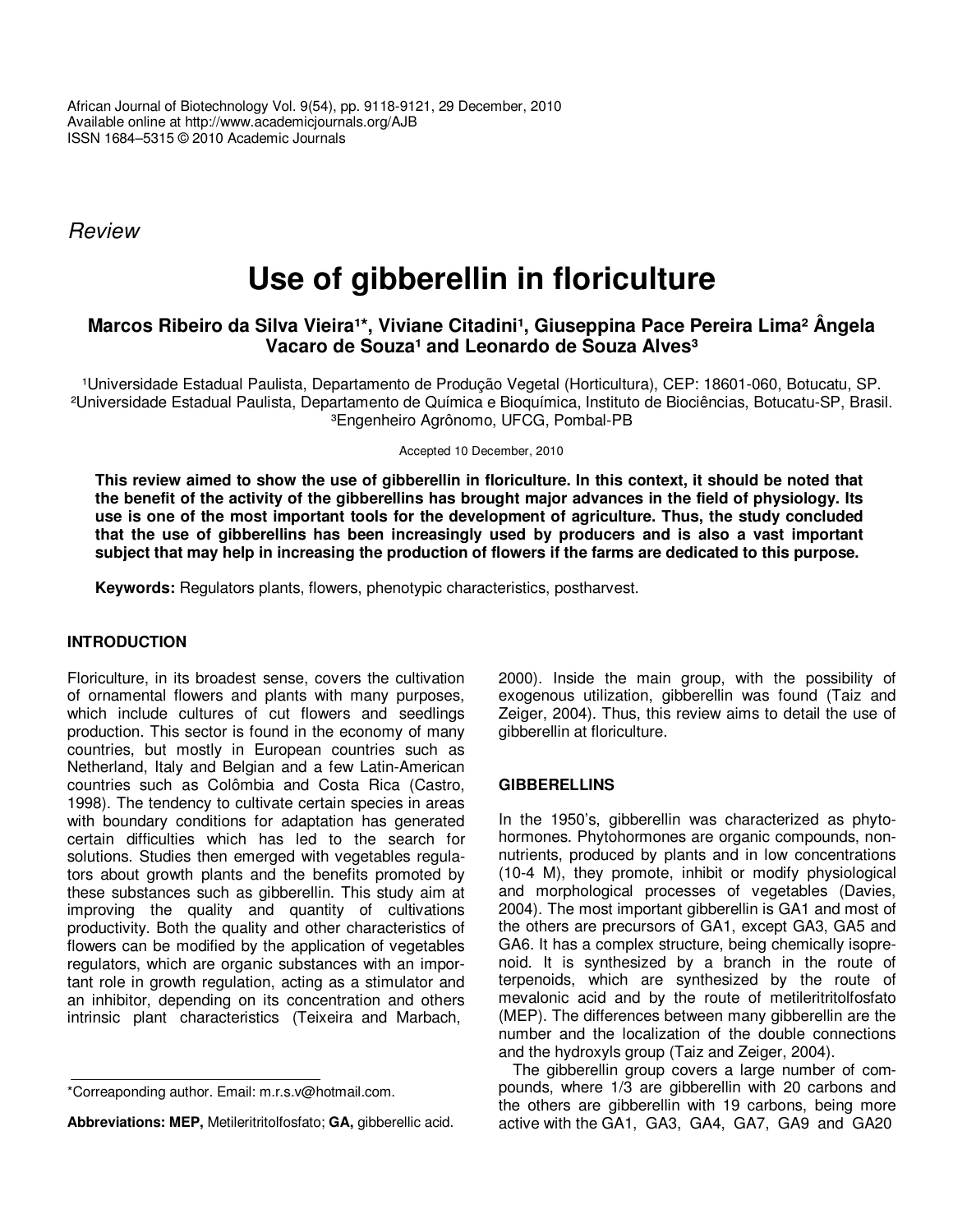(Hopkins, 1999; Taiz and Zeiger, 2004). Gibberellin determines important physiological changes in plants, such as cell division and expansion, promote the growth of shorts, induce seeds germination that needs cold or light, stimulation of enzyme production such as  $\alpha$ -amylase in the germination of cereal seeds, induce flowering, partenocarpia, sexual expression, fruit development, senescence and abscission, break of the yolks dormancy, maintenance of apical dominance and promotion of stem elongation (Metivier, 1979; Davies, 2004; Coll et al., 2001). Gibberellins are present throughout the plant and can be detected in leafs, stems, roots, seed, embryos and pollen. In general, the reproductive tissues has high concentration of gibberellin, on the other hand, the roots has lower concentration (Metivier, 1979; Coll et al., 2001). High levels of endogenous gibberellin are also found in petals, stamens and in the inflorescence of most species as a function of the growth stage. However, the distribution of hormones fluctuates between the organs according to the reproductive development, showing its important role in stamens development (Kinet et al., 1985).

The translocations of gibberellins are performed at the same speed as the constituents of the phloem, such as amino-acids and carbohydrates, moving in all directions in the symplast of the plant. The movement of gibberellin, exogenous or endogenous, appears to be non-polarized and can occur at both the phloem and xylem (Metivier, 1979; Rodrigues and Leite, 2004). The biosynthesis of gibberellins can be affected by environmental conditions and in general, the greater production of gibberellins occurs in long days more than in short days (Rodrigues and Leite, 2004). Moreover, the levels of gibberellin can be affected by changes in photoperiod and temperature modifying the activity of specific enzymes in the pathways of their biosynthesis (Hazebroek et al., 1993). In general, long day plants and plants which require a cold period are more responsive to exogenous gibberellin, while short and neutral day plants are not responsive at all (Zeevaart, 1971). That way, the induction of flowering can be obtained through artificially reducing the duration of one or more seasons (Hertogh and Le nard, 1993). Commercially, gibberellins is used in Pro-Gibb $\odot$  - a product which contains 10% of active principle of gibberellic acid (GA) in its formulation. When the GA became commercially available, it was applied to many plants and extraordinary results were obtained. It was thought that gibberellins could cause very large increase in plant productivity (Rodrigues and Leite, 2004).

### **APPLICATION OF GIBBERELLIC ACID (GA)**

In the floriculture area, some producers use GA in order

to improve the phenotypic characteristics of plants. The GA3 has been used in species of *Hyacinthus*, *Liatris*, *Muscari*, *Iris*, *Lilium* and *Tulipa* as a substitute for treatments with low temperatures. Although it promotes flowering, its efficiency is considered low compared to treatments with low temperatures, especially for species of the genus *Tulipa*. Treatments with gibberellin application has also been used in *Zantedeschia* to increase the number of flowers (Hertogh and Lenard, 1993). Under non inductive conditions, GA32 and 2,2-dimethil GA4 applications in *Lolium temulentum* promoted flowering, which is already at *Sinapsis alba,* while some gibberellins (GA1, GA3, GA4, GA7, GA9) limited the flowering process, which was also observed in fruit, such as cherry, peach, apricot, almond and citrus (Zeevaart, 1971; Bernier et al., 1993). In plants of *Azalea* treated with 1000 mg  $L^{-1}$  GA3, at a minimum temperature of 16°C, significant results were obtained in the uniformity of flowering, without the need for treatment with low temperature for the Hexe and Sweatheart-Supreme cultivars. When the combination of 100 to 500 mg  $L^{-1}$  (GA3) and 100 mg L<sup>-1</sup> of kinetin (adenine-derived molecule that stimulates cell division) was performed and applied in 'red wing cultivar', at intervals of four days, it promoted the anticipation of flowering (Iersel, 1998).

It can also be found, in plants of the same habit of growth - such as annual plants at different responses to the application of GA3. It was evidenced by an experiment with *Petunias* and *Impatiens*, where only the latter responded to an application to a GA3 based-product interfering with the stimulation of its flowering (Iersel, 1998). Similar results were observed by Al-khassawneh et al. (2006) on growth and flowering of *Iris nigricans* Dinsm., using plant growth regulators, especially GA3 at tested concentrations (125, 250, 375 e 500 mg  $L^{-1}$ ). However, in low concentrations of GA3, changes were not observed in growth and flowering of chrysanthemum 'Faroe' (Vieira, 2008). Several studies have confirmed the earliness of flowering by GA3 application. Chang and Sung (2000) observed in rhododendron (*Rhododendron pulchrum*) that the application of GA3 was effective on the growth of buds and flowers per plant, showing the colors of the buttons 10 days before and anticipating the flowering in nine days against the control. For Aglaonema (*Aglaonema* sp), the appearance of first flower was enhanced by GA3 application in concentrations of 100 and 200 mg  $L^{-1}$ , but in a concentration of 400 mg  $L^{-1}$ , this event happened five days later. However, the earliness of flowering was with GA3 when compared with controls (Henny, 1983).

Other phenotypic characteristics were observed by other authors. In Better Times rose cultivar, application of GA3 at concentrations of 10 to 100, increased the stem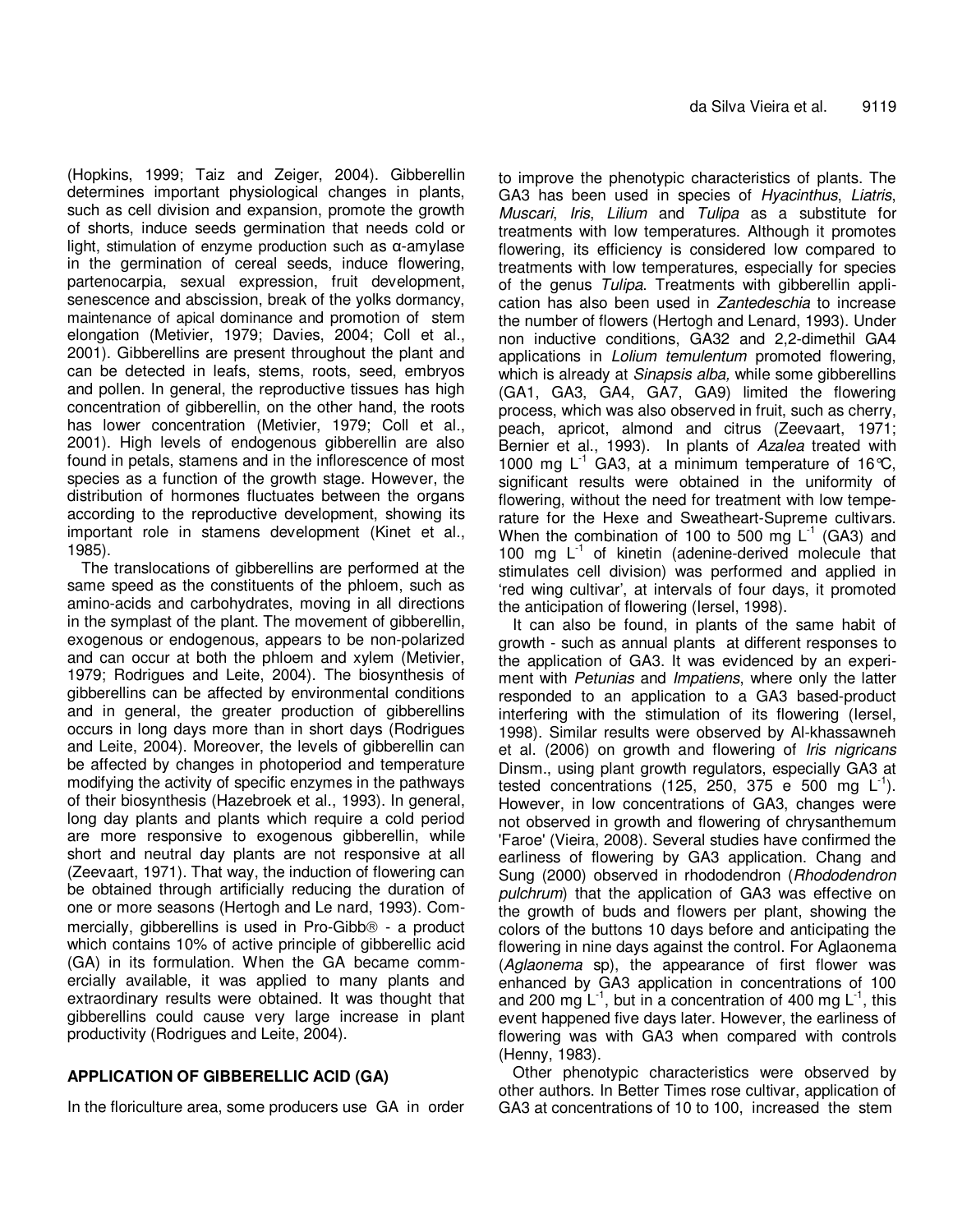length and fresh weight of cut flowers (Castro, 1998). In bulbous plants, such as cyclamen (Treder et al., 1999), tulip (Rudnicki et al., 1976) and dahlia (Khan and Tewari, 2003), there was an increase in the height of the plants after GA3 application. In anthurium (*Anthurium andreanum*) these applications were not enough to increase the height or to stimulate flowering (Wang, 1999). Taiz and Zeiger (2004) assume that the increase in height of the plant can also be attributed to auxin, since it can cause the synthesis of gibberellins and thereby induce cell elongations. In the literature, it was generally observed that, GA3 caused an increase in the number of flower buds or in the number of flowers or inflorescences. In *Syngonium podophylum* Schott cv. White Butterfly treated with GA3 (0, 10, 20, 40 e 80 mg  $L^{-1}$ ) showed that the best average number of flowers produced by the plant (2,4) occurred in treatment with 80 mg  $L^{-1}$ , when compared to the control (Henny et al., 1999). Lower value was found in *Hemerocallis hybrida* cv. Graziela Barroso in the third application of GA3, wich showed 2.93 buds per plant (Ottman, 2006). The pre-treatment with GA3 at a concentration of 83 mg L<sup>1</sup> was effective for the production of seedlings serum by rhizomes, due to the formation of trees with greater height (Tavares and Almeida, 2005).

In post-harvest, the application of exogenous plant growth regulators interferes with the senescence of leaves. This can be observed in lily, where application of GA3 in the preservative solutions significantly delayed yellowing and respiration rate (Franco and Han, 1997), but did not influence the longevity of flowers (Mello, 2001). The addition of 50 ppm of GA to the solution of "pulsing" delayed leaf senescence in lily and aster (Dias-Tagliacozzo et al., 2003b; Dias-Tagliacozzo and Castro, 2001a). The foliar application of 100 mg L<sup>-1</sup> GA3, besides increasing the diameter of the stems, inflorescences and floral disc, also increased the vase life of 12 varieties of chrysanthemum grown in greenhouses (pot) (Dehale et al., 1993). This effect was also observed in chrysanthemum 'Gompier-cha', in which application of 100 mg  $\mathsf{L}^{\text{-}1}$ in plants grown in greenhouses (pot), prolonged the vase life of 16 days compared to untreated controls (Freitas, 2001). The induced absorption of a solution by exposing the stems at an elevated temperature with low concentrations of GA3 (10 e 20 mg  $L^{-1}$ ), has also shown increased durability in species such as chrysanthemum (Laschi, 1999). However, little is known about the effects of plant growth regulators on the flowers and as such, these effects are contradictory. This result is similar to that of Brackmann et al. (2005) who evaluated the effect of GA3 on three varieties of chrysanthemums and noted the promotion of senescence of both leaves and flowers. The application of GA3 in the field did not reduce or retard the senescence process in chrysanthemum 'Faroe'

(Vieira et al., 2010). This author also studied the biochemical changes in post-harvest chrysanthemum 'Faroe' submitted to different concentrations of GA3 applied field and observed increase in the level of polyamines.

Some authors assert that the action of regulators may vary according to species and cultivar (King, 1997; Paulin, 1997; Laschi, 1999), which could explain the increased of longevity in post-harvest treated with GA3 (Freitas, 2001). In this review some studies have shown that the efficiency of gibberellin application in flower is related to application technology (product concentration, shape and timing) as well as various factors such as plant age, types of gibberellins, growth and share treated plant, plant species and climatic conditions. In this study we conclude that there are several studies showing the effect on exogenous application of gibberellin in flower, but many other studies show contrary situations. Certainly, relations between some of the components of this system are unclear and difficult to be traced.

#### **REFERENCES**

- Al-Khassawneh NM, Karma NS, Civil RA (2006). Growth and flowering of black Iris (Iris nigricans Dinsm.) following treatment with plant growth regulators. Amsterdam. Sci. Horticult. 107: 187-189.
- Bernier G, Havelange A, Houssa C, Petitjean A, Lejeune P (1993). Physiological signals that induced flowering. The Plant Cell, Rockville. 5: 1147-1155.
- Brackmann A (2005). Vase life of chrysanthemum (Dendranthema grandiflora) in gibberellic acid solutions. Revista Ciência Rural, Santa Maria. 35: 1451-1455.
- Castro PRC (1998). Use of plant growth regualators in fruit production of vegetable crops and ornamental plants. Piracicaba: ESALQ-Divisão de Biblioteca e Documentação. pp. 81-84.
- Chang YS, Sung FH (2000). Effects of gibberellic acid and dormancybreaking chemicals on flower development of Rhododendron pulchrum Sweet and R. scabrum Don. Amsterdam. Sci. Horticult. 83: 331-337.
- Coll JB, Rodrigo GN, Garcia BS, Tamés RS (2001). In: Fisiología Vegetal. Madrid: Ediciones Pirâmide. p. 566.
- Davies PJ (2004). Plant hormones: Biosynthesis, signal transduction, action. 3ed. Dordrecht: Kluwer Academic Publishers. p. 750.
- Dehale MH (1993). Lufluevre of foliar application of GA3 on quality of chrysanthemum. J. Soils and Crops, 2(6): 135-137.
- Dias-Tagliacozzo GM, Zullo MA, Castro CEF (2001). Characteristic physical and postharvest preservation of Alpinia ginger and ornamental in: 13o Congresso Brasileiro de Floricultura e Plantas Ornamentais. São Paulo. Summary. Campinas. p. 28.
- Dias-Tagliacozzo GM, Gonçalves C, Castro CEF (2003b). Maintaining postharvest quality of lily in: Brazilian Congress of Physiology. Summary. Brazilian Journal of Plant Physiology, Campinas. 15: p. 254.
- Franco RE, Han SS (1997). Respiratory changes associated with growth-regulator delayed leaf yellowing in Easter lily. Alexandria. Soc. J. Am. Horticult. Sci. 122(2): 117-121.
- Freitas ST (2001). Aplication of gibberellic acid Field in the vase life of chrysanthemum cv. 'Gompier-cha'. In: Mostra de Iniciação Cientifica, Cachoeira do Sul. Anais... Cachoeira do Sul: ULBRA. 4: p. 184.
- Hazebroek JP, Metzger JD, Mansager ER (1993). Thermoinductive